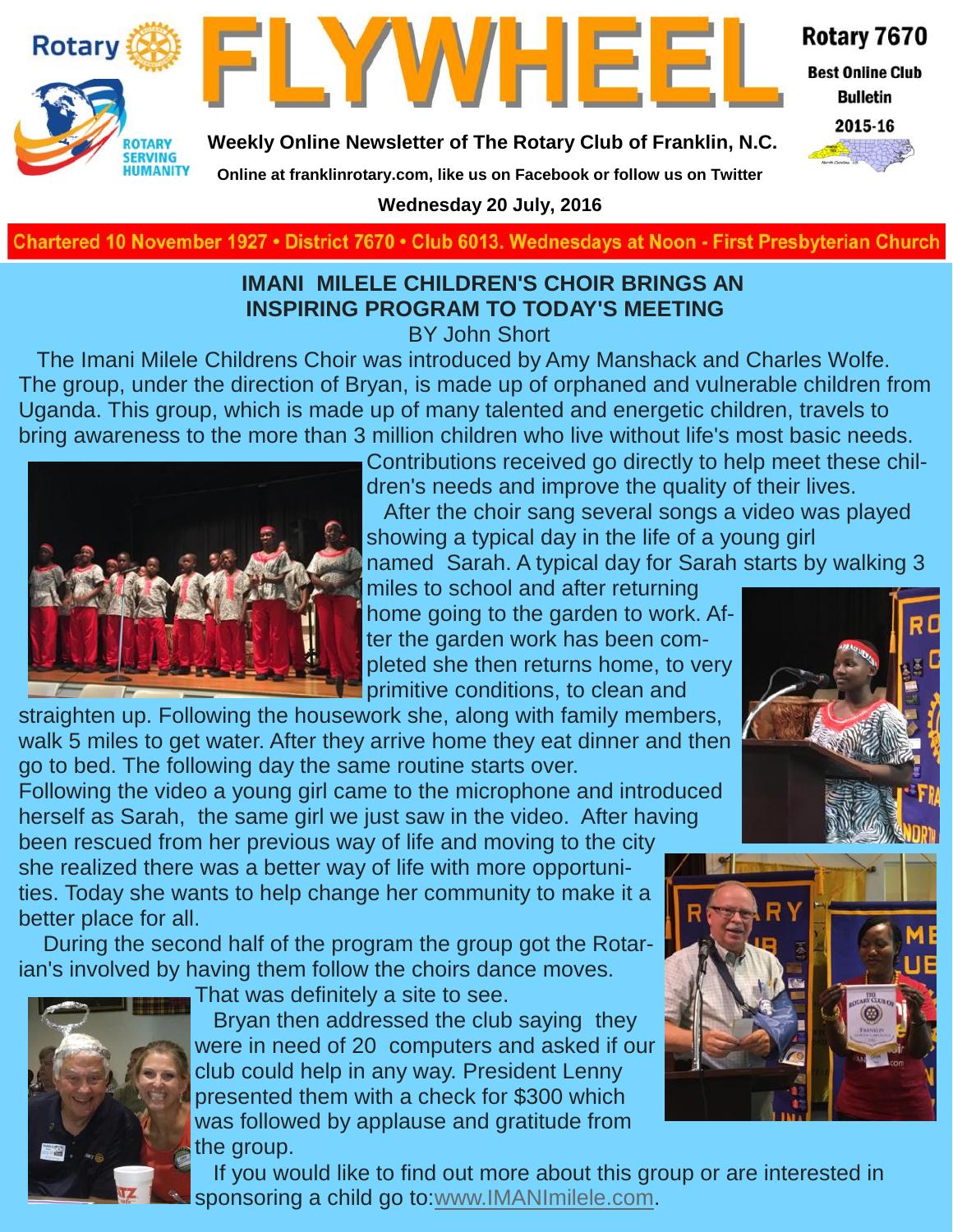



Rotary 7670

**Best Online Club Bulletin** 



**Weekly Online Newsletter of The Rotary Club of Franklin, N.C. Online at franklinrotary.com, like us on Facebook or follow us on Twitter Wednesday 20 July, 2016**

**Charted November 29, 1927 • District 7670 • Club 6013 Wednesdays at Noon - First Presbyterian Church**

#### **Down To the Final Week..Crunchtime!**

We had quite a few more tickets for our upcoming fundraiser turned in for the sixth week this week with about **420 sold..80 to go!** Please keep working on getting all 500 sold. Please

contact everyone on your list and if you need names your horsemen can help. **When you sell them please turn them into your horsemen.** Please also bring in silent auction items! **Our Program will be printed first of the week.** 



**Great job on getting in ads!** On our silent auction this year we have a 1991 Ford Truck (see



picture above). **We are in need of volunteers to park the vehicle for show at their business to help generate some interest. We are also in need of volunteers to** 

**help with Friday and Saturday next week for our event. Please see John Short as we will be asking for volunteers!** Its our one and only fundraiser..lets make it the best ever!

#### **Exchange Student Update..But Need Volunteers to Help When She Arrives!**

**We now have two families** to host inbound exchange student Beatrice from Italy. The first family is that of a former club member Becky Montgomery. Becky is a Middle School Assistant Principal. The second family was recruited by Lee Berger and are Tony and Tana Bagno. The exchange student will come to Franklin this August for the 2016— 2017 school year. We are looking forward to having Beatrice join us for as many Rotary meetings as her schedule allows. **We do need some help with welcoming her to the new school year here and transportation to events, etc. If you are interested please see President Lenny!** 

### **BREW Fellowship Meeting Tonight!**

BREW Chair Nancie Wilson has announced that tonight is the new BREW Fellwship Meeting 530pm Lazy Hiker. See you there!

## **Rotary Service 7/27**



Greeter: Debbie Wallace Prayer/Pledge: Jacob Reiche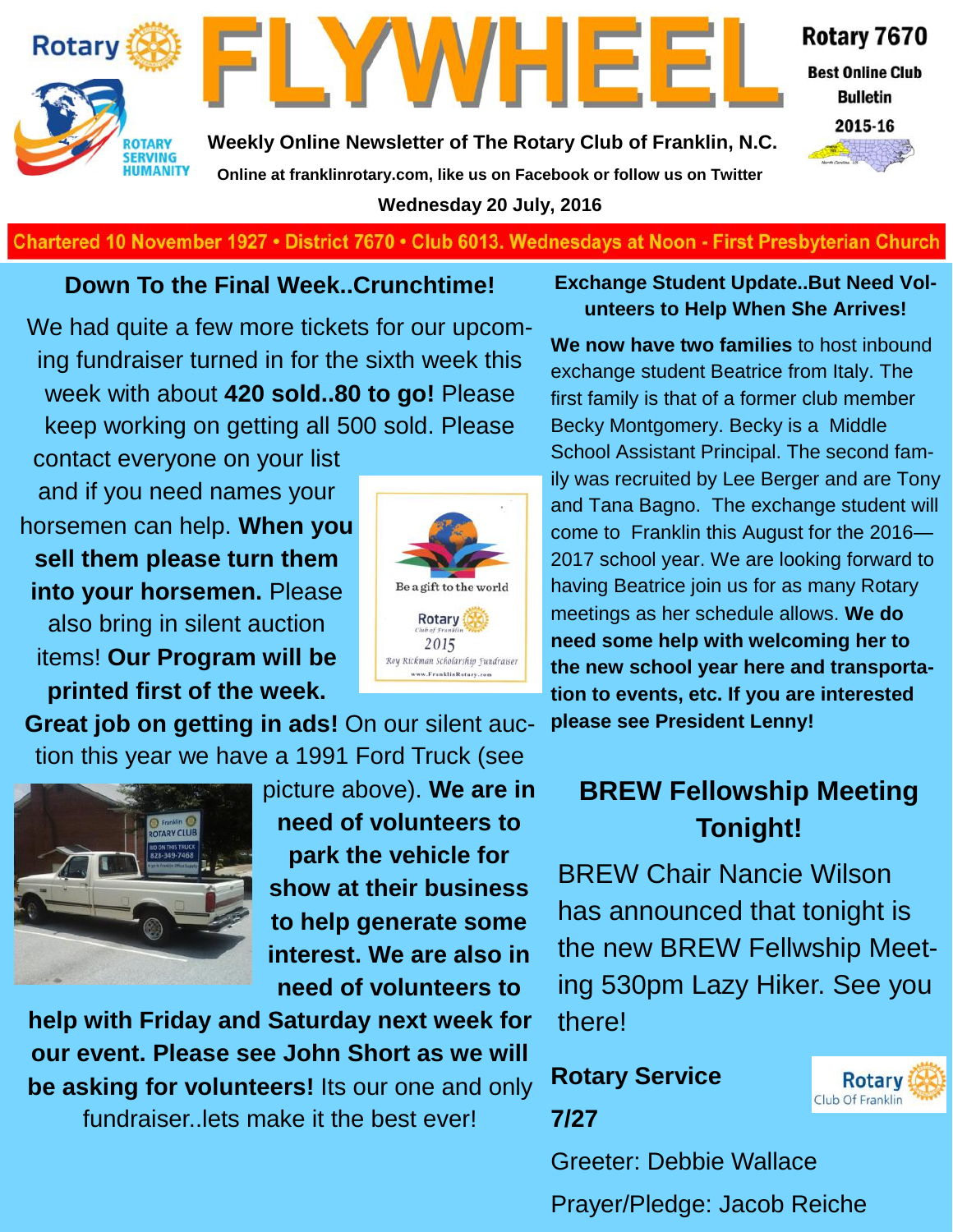



Rotary 7670 **Best Online Club Bulletin** 

2015-16

**Weekly Online Newsletter of The Rotary Club of Franklin, N.C. Online at franklinrotary.com, like us on Facebook or follow us on Twitter**

**Wednesday 20 July, 2016**

**Charted November 29, 1927 • District 7670 • Club 6013 Wednesdays at Noon - First Presbyterian Church**

## **Notes From the Top**

Wow! What a performance by the Imani Milele Childrens Choir. Special thanks to Charles Wolfe and Amy Manshack for arranging their visit. I am pretty sure I have not seen the entire club up on their feet dancing for any other program! Next week, as you know, is a very important week in our clubs yearly calendar. We need to get all of our tickets delivered and sold by Wednesday. If each of us does our part we can



make this happen and hat will make our horsemen happy and will give us time to focus on the event itself. Please plan on attending next weeks meeting. John Short and John Yermack will bring us up to date on the planning and execution, and the help they need from us to pull this off.

While the ad deadline has passed for the program, it has NOT passed for silent auction items and cakes. Please bring in your silent auction items on Wednesday, so Patsy's team has time to organize and write up the bid sheets. Remember Susie defined cakes as cakes, cookies, pies, brownies, etc. She said even Duncan Hines, but I know we can do better than that!

Finally, if the fundraiser were not enough, we are helping with Franklin's International Day on Thursday, July 28<sup>th</sup>. Larry needs volunteers to help sling hot dogs etc. If you have an hour or two, it should be a fun and festive time!

I think if each of us does just one thing I have listed above, we will have succeeded for one more week: SERVING HUMANITY THRU SERVICE ABOVE **SELF** 

THANK YOU.

Lenny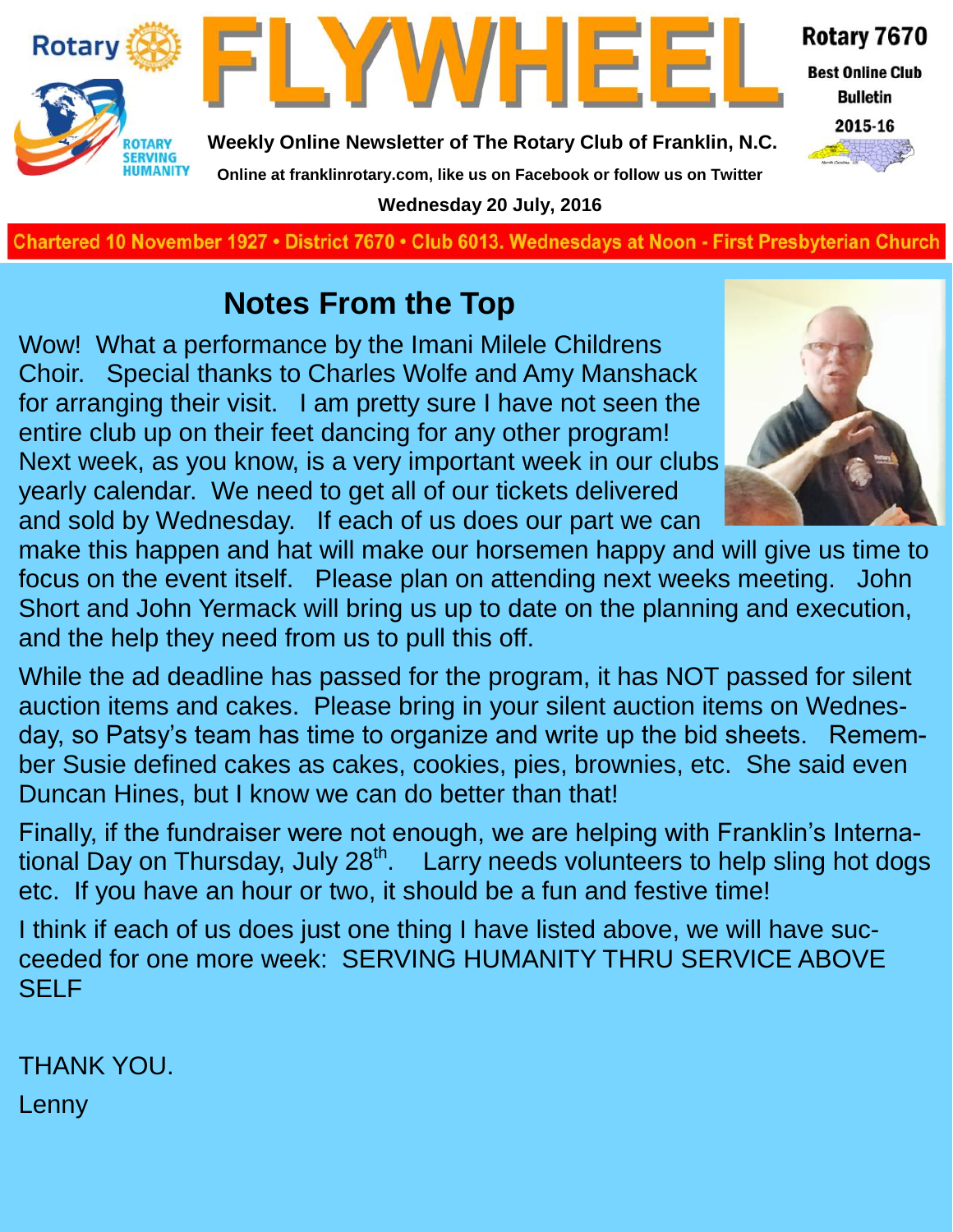



Rotary 7670

**Best Online Club Bulletin** 



**Weekly Online Newsletter of The Rotary Club of Franklin, N.C. Online at franklinrotary.com, like us on Facebook or follow us on Twitter Wednesday 20 July, 2016**

**Charted November 29, 1927 • District 7670 • Club 6013 Wednesdays at Noon - First Presbyterian Church**

#### **You Still have a Good Opportunity to a LOW Registration Fee for the 2017 RI Convention in Atlanta**

This is a once in a lifetime opportunity. Cost of registration has gone up a little bit but you can still register for **ONLY \$340** until December15) Here's the link for registering for the convention…[www.riconvention.org/en/atlanta](http://www.riconvention.org/en/atlanta) **Also you need to hurry because hotel rooms in Atlanta are booking Fast!!!! Here is some additional incentives for registering NOW!…** You can still get \$65 re-imbursement AND earn a PHF for your club by registering the highest percentage of Rotarians in your club category size for the International Convention in Atlanta June 10-14, 2017 AND a PHF for registering the highest percentage of Rotarians in your club

category size for the Young Leaders and District Conference in Hickory April 28-30, 2017!!